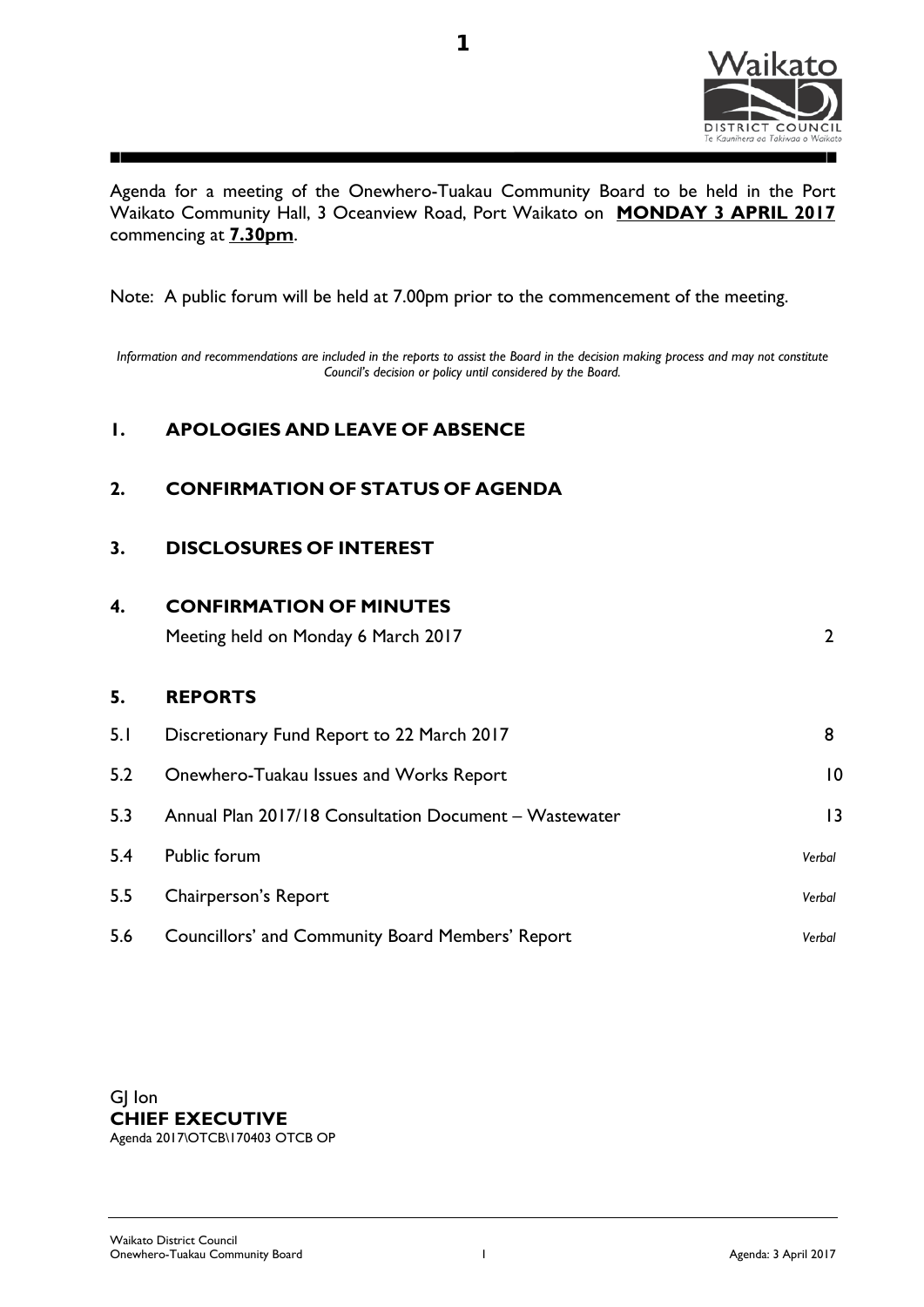

| To                              | Onewhero-Tuakau Community Board                              |
|---------------------------------|--------------------------------------------------------------|
| From                            | Gavin Ion                                                    |
|                                 | <b>Chief Executive</b>                                       |
| <b>Date</b>                     | 7 March 2017                                                 |
|                                 |                                                              |
|                                 | <b>Prepared by</b> Lynette Wainwright<br>Committee Secretary |
| <b>Chief Executive Approved</b> |                                                              |
| Reference/Doc Set #   GOV0502   |                                                              |
|                                 | <b>Report Title   Receipt of Minutes</b>                     |

## **1. EXECUTIVE SUMMARY**

To confirm the minutes of the Onewhero-Tuakau Community Board meeting held on Tuesday 6 March 2017.

## **2. RECOMMENDATION**

**THAT the minutes of the meeting of the Onewhero-Tuakau Community Board held on Tuesday 6 March 2017 be confirmed as a true and correct record of that meeting.** 

## **3. ATTACHMENTS**

OTCB minutes 6 March 2017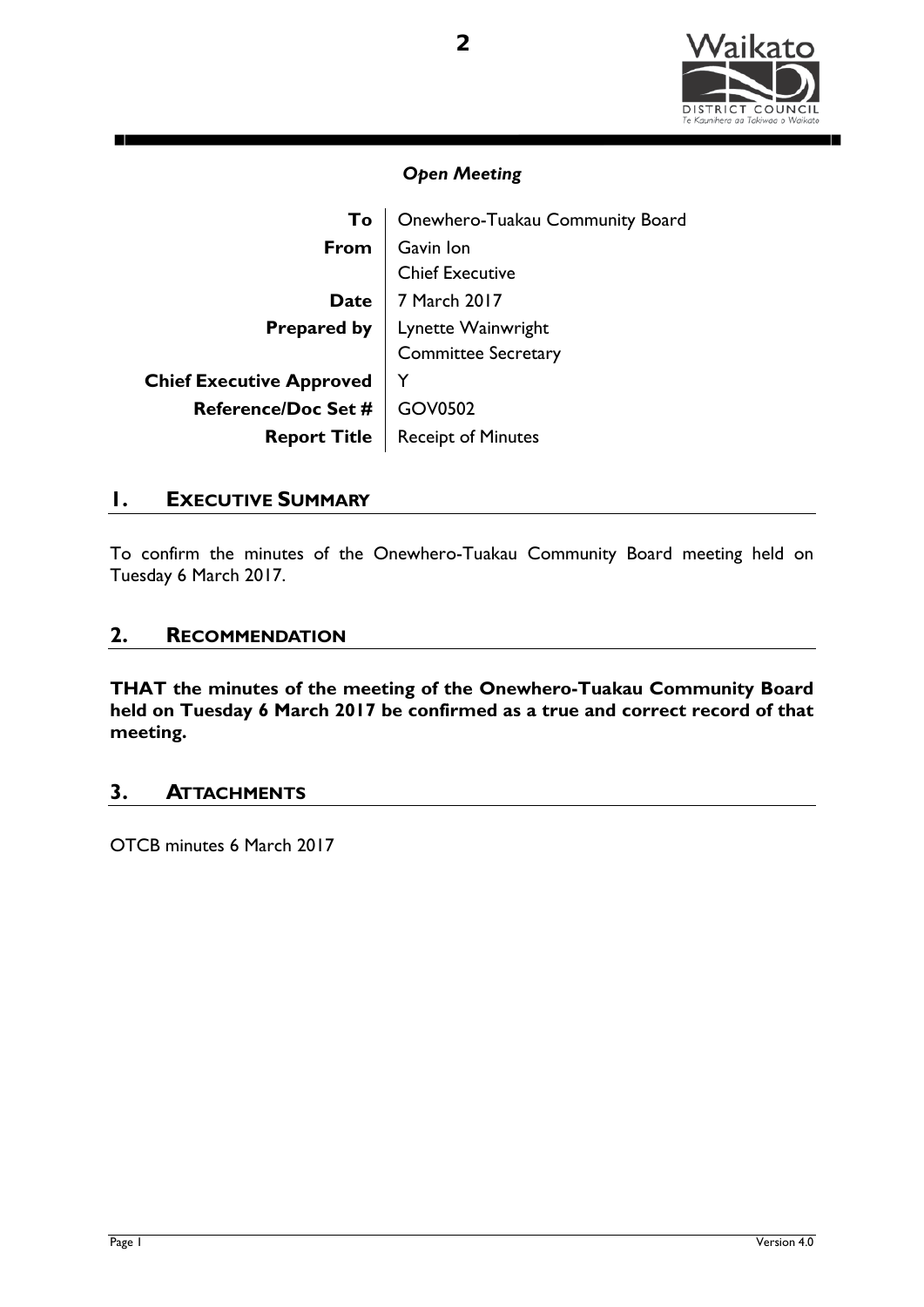

**MINUTES** of a meeting of the Onewhero-Tuakau Community Board held in the Board Room, Tuakau Memorial Town Hall, George Street, Tuakau on **MONDAY 6 MARCH 2017** commencing at **7.30pm**.

**3**

### **Present:**

Mr S Jackson (Chairperson) Cr J Church Cr B Main Ms C Conroy Mr L Petersen Mr V Reeve Mrs B Watson

### **Attending:**

Mr T Whittaker (Acting Chief Executive) Mrs LM Wainwright (Committee Secretary) Ms B Dobbs (Port Waikato Yacht & Motor Boat Club) Mr C Monk (Onewhero Youth Representative) Ms T Henderson (Onewhero Youth Representative) Members of staff

## **APOLOGIES AND LEAVE OF ABSENCE**

**Resolved: (Mr Jackson/Mr Petersen)**

**THAT an apology be received from and leave of absence granted to Mr Cameron.**

### **CARRIED** on the voices **OTCB1703/01**

## **CONFIRMATION OF STATUS OF AGENDA ITEMS**

**Resolved: (Mr Jackson/Cr Church)**

**THAT the agenda for a meeting of the Onewhero-Tuakau Community Board held on Monday 6 March 2017 be confirmed and all items therein be considered in open meeting;** 

**AND THAT in accordance with Standing Order 9.4 the order of business be changed with agenda item 5.6** *[Onewhero-Tuakau Works & Issues March 2017]* **being considered the first item and that other items be considered as appropriate during the course of the meeting;**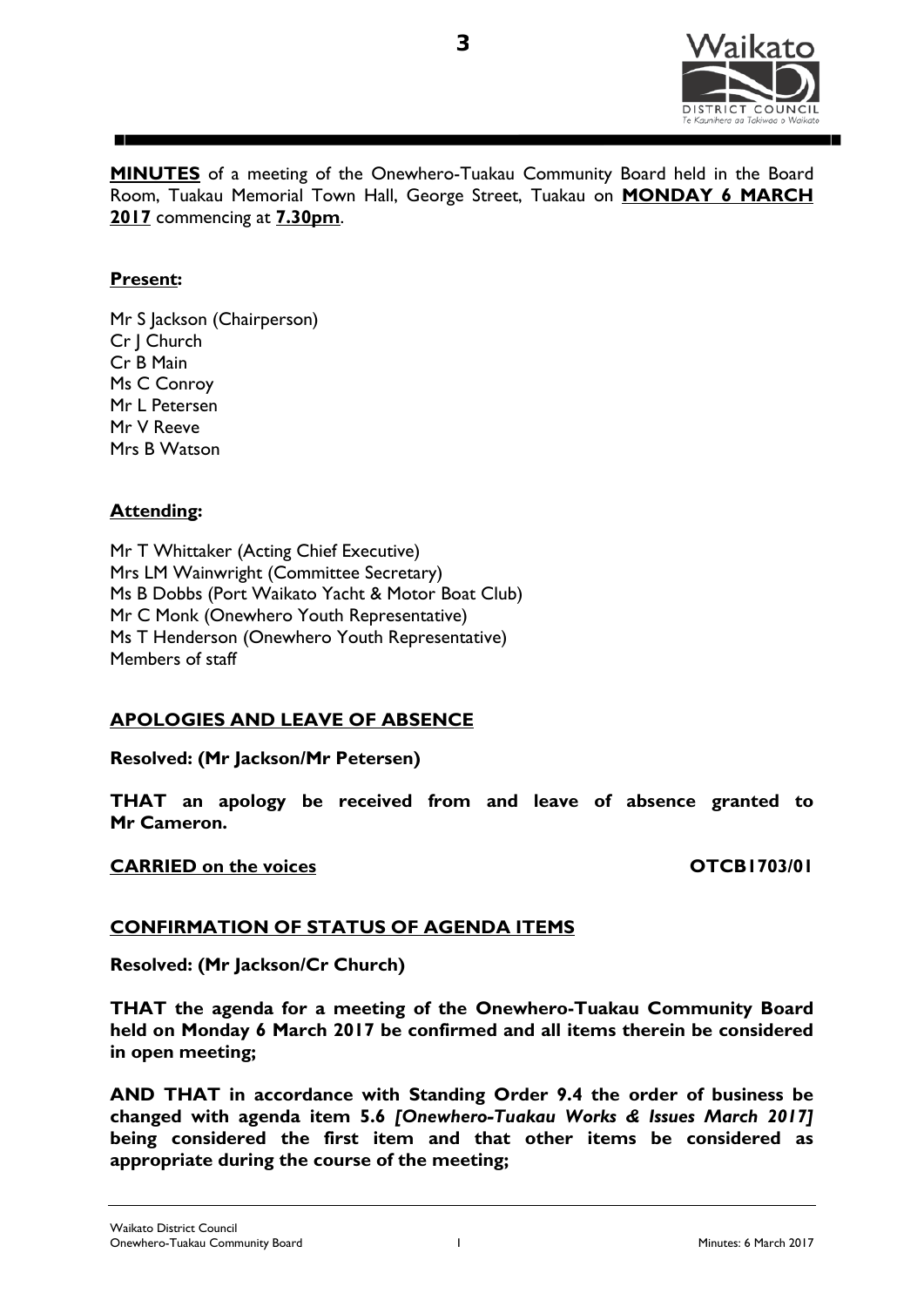**AND FURTHER THAT the Board resolves that the following items be withdrawn from the agenda:** 

- **Item No. 5.1 New Zealand Police Report**
- **Item No. 5.11 Chairperson's Report**

**AND FURTHER THAT the Onewhero youth representatives be given speaking rights for the duration of the meeting.**

**CARRIED** on the voices **CARRIED** on the voices

## **DISCLOSURES OF INTEREST**

There were no disclosures of interest.

## **CONFIRMATION OF MINUTES**

**Resolved: (Mr Jackson/Cr Main)**

**THAT the minutes of a meeting of the Onewhero-Tuakau Community Board held on Tuesday 7 February 2017 be confirmed as a true and correct record of that meeting.** 

**CARRIED on the voices OTCB1703/03**

## **REPORTS**

Onewhero-Tuakau Works & Issues March 2017 Agenda Item 5.6

**Resolved: (Cr Main/Mrs Watson)**

**THAT the report from the Chief Executive be received.**

## **CARRIED** on the voices **CARRIED** on the voices

New Zealand Police Report Agenda Item 5.1

This item was withdrawn from the agenda.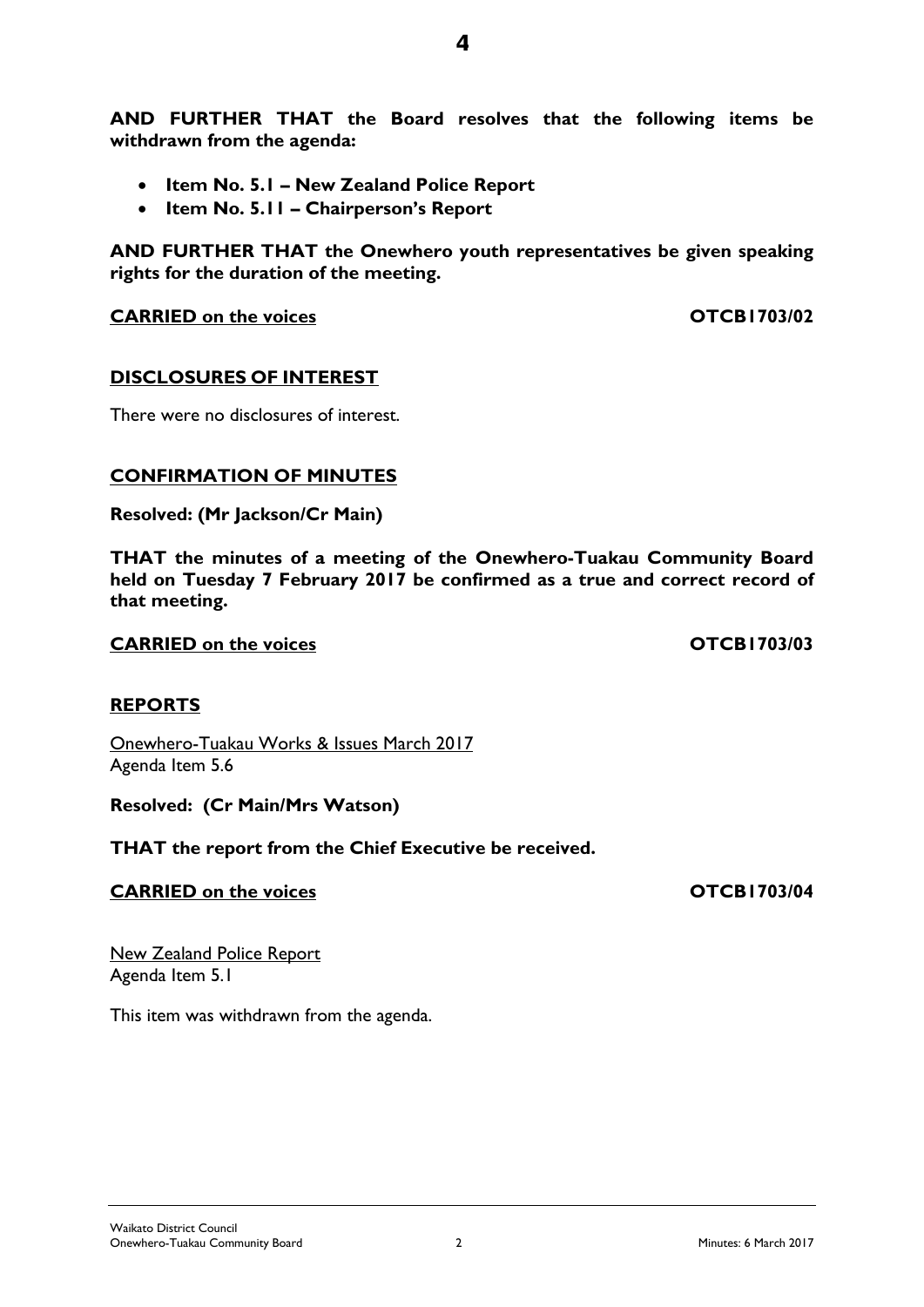Discretionary Fund Report to 20 February 2017 Agenda Item 5.2

## **Resolved: (Mr Reeve/Mr Petersen)**

## **THAT the report from the General Manager Strategy & Support be received.**

## **CARRIED on the voices OTCB1703/05**

Year to Date Service Request Report Agenda Item 5.7

**Resolved: (Mr Petersen/Cr Church)**

**THAT the report from the General Manager Strategy & Support be received.**

## **CARRIED** on the voices **CARRIED** on the voices

Application for Funding – Port Waikato Yacht & Motor Boat Club Agenda Item 5.3

Ms Dobbs gave a verbal update and answered questions of the Board.

**Resolved: (Mr Petersen/Cr Main)**

**THAT the report from the General Manager Strategy & Support be received;**

**AND THAT an allocation of \$614.00 is made to the Port Waikato Yacht & Motor Boat Club towards the cost of purchasing six new life jackets.** 

## **CARRIED on the voices OTCB1703/07**

Approved Road Names List Agenda Item 5.8

**Resolved: (Mr Reeve/Mr Petersen)**

**THAT the report from the Chief Executive be received;**

**AND THAT further engagement is undertaken with the community and iwi.**

**CARRIED on the voices OTCB1703/08**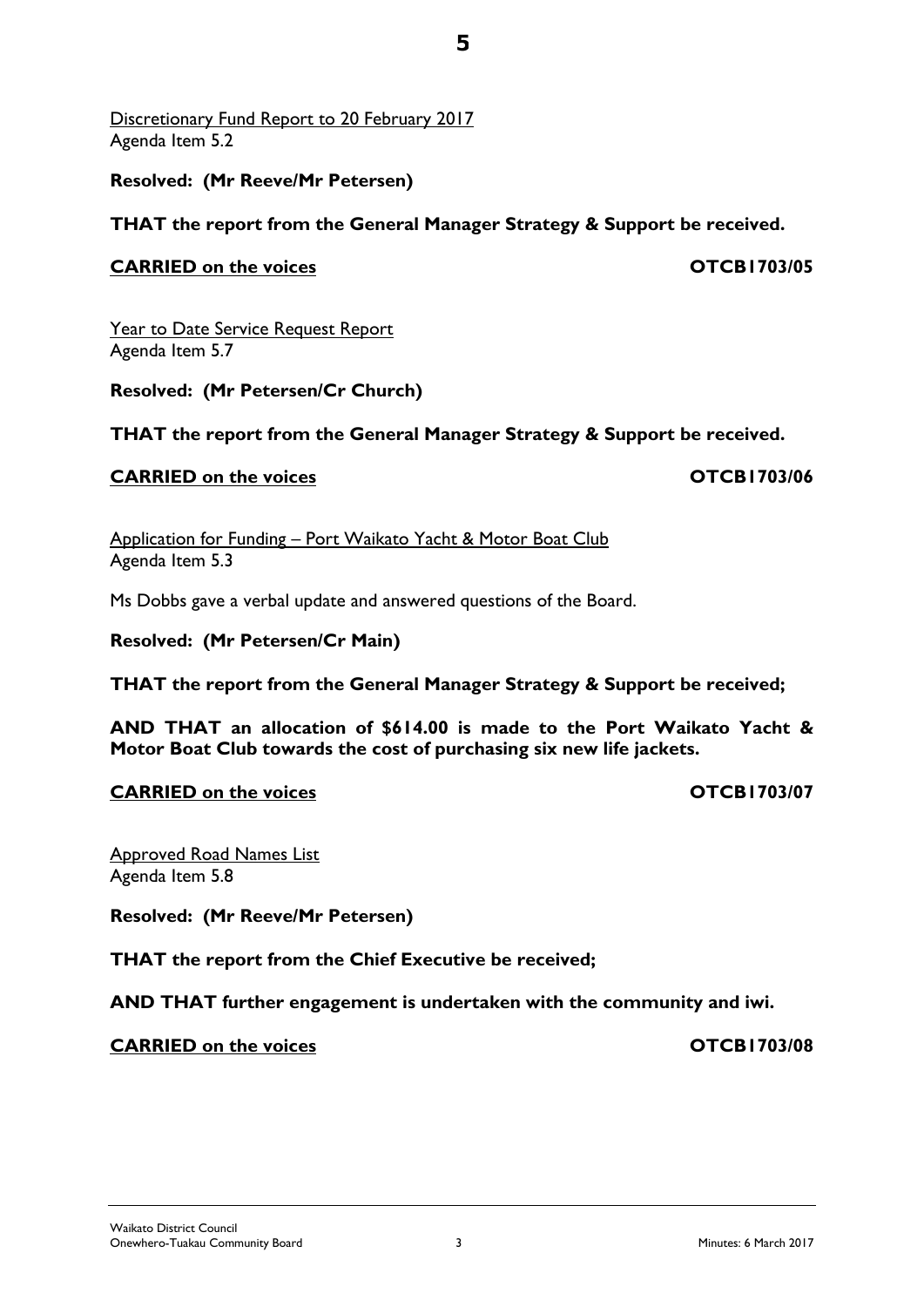Public Forum Agenda Item 5.10

**6**

Youth Engagement Update Agenda Item 5.4

Mr Monk and Ms Henderson answered questions of the Board.

## **Resolved: (Cr Church/Mr Reeve)**

## **THAT the report from the General Manager Strategy & Support be received;**

**AND THAT if there are any new issues identified in the Youth Action Group's Quarterly Report that the Board agrees on, that these be added to the Board's Works and Issues report so that progress on implementation can be monitored.** 

## **CARRIED on the voices OTCB1703/09**

Community Board/Committee Workshop Agenda Item 5.5

**Resolved: (Mr Reeve/Ms Conroy)**

**THAT the report from the General Manager Strategy & Support be received.** 

## **CARRIED** on the voices **CARRIED** on the voices

New Zealand Community Boards' Conference 2017 – Methven Agenda Item 5.9

**Resolved: (Cr Main/Mr Jackson)**

**THAT the report of the Chief Executive be received;**

There was no attendance from the public for this item.

**AND THAT Mr Cameron be nominated to attend the New Zealand Community Boards' Conference in Methven from Thursday 11 May to Saturday 13 May 2017;**

**AND THAT in the absence of Mr Cameron, Mr Jackson be nominated to attend the New Zealand Community Boards' Conference in Methven from Thursday 11 May to Saturday 13 May 2017;** 

**AND FURTHER THAT Council funds the conference registration fee for one delegate and the Onewhero-Tuakau Community Board funds accommodation, travel and other associated costs from its Discretionary Fund.**

## **CARRIED on the voices OTCB1703/11**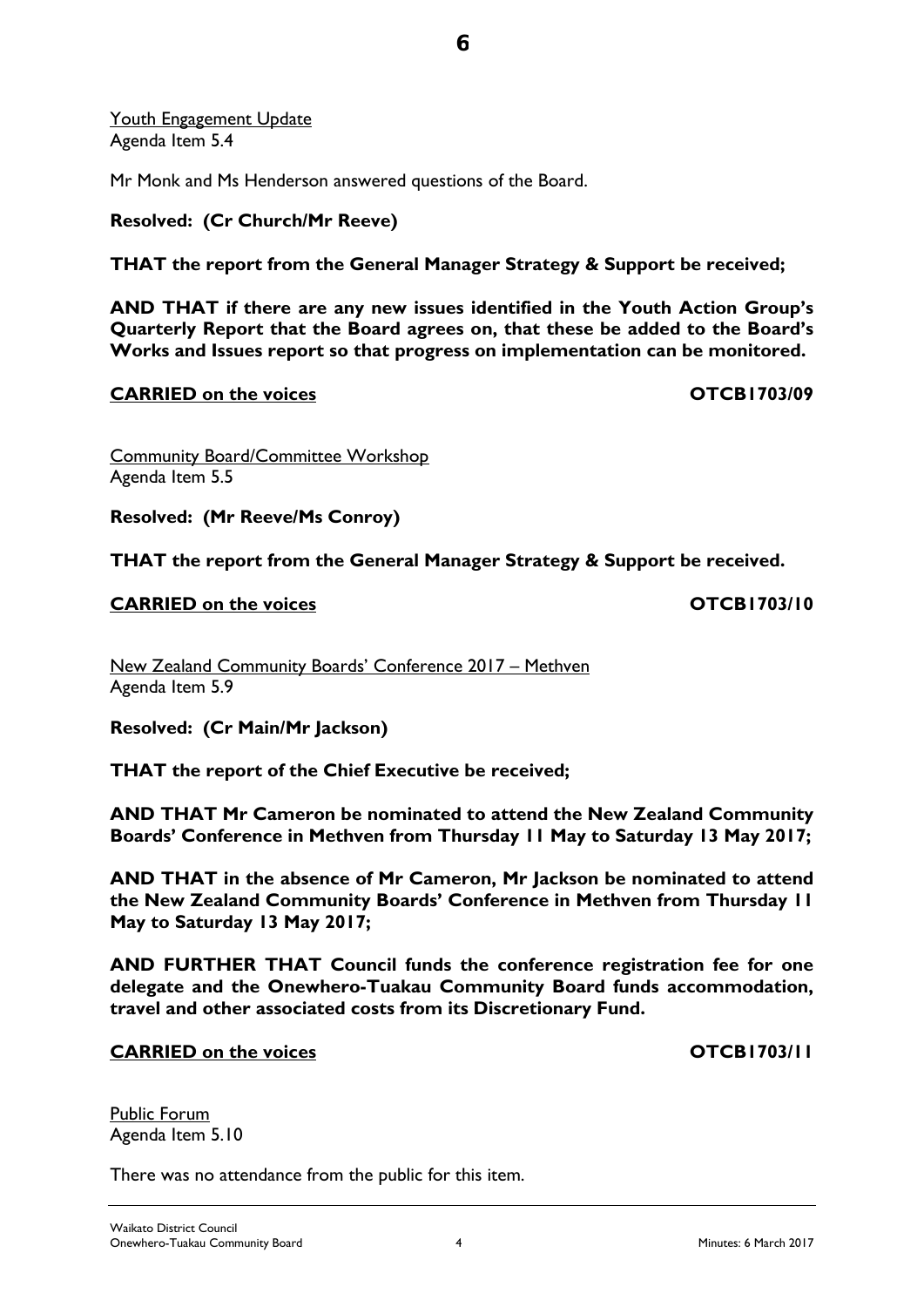Chairperson's Report Agenda Item 5.11

This item was withdrawn from the agenda.

Councillors' and Community Board Members' Reports Agenda Item 5.12

Members gave verbal updates on the following items:

• Toilet strategy meeting at Waikato District Council re: toilet on George Street, Tuakau

**7**

- Hall Committee health & safety meeting to be held at the Tuakau Memorial Town Hall on 16 March 2017
- Draft annual plan meeting on 16 March 2017
- Refuse and recycling

There being no further business the meeting was declared closed at 9.32pm.

| Minutes approved and confirmed this | day of | 2017. |
|-------------------------------------|--------|-------|
|                                     |        |       |

BB Cameron **CHAIRPERSON** Minutes 2017/OTCB/170306 OTCB Minutes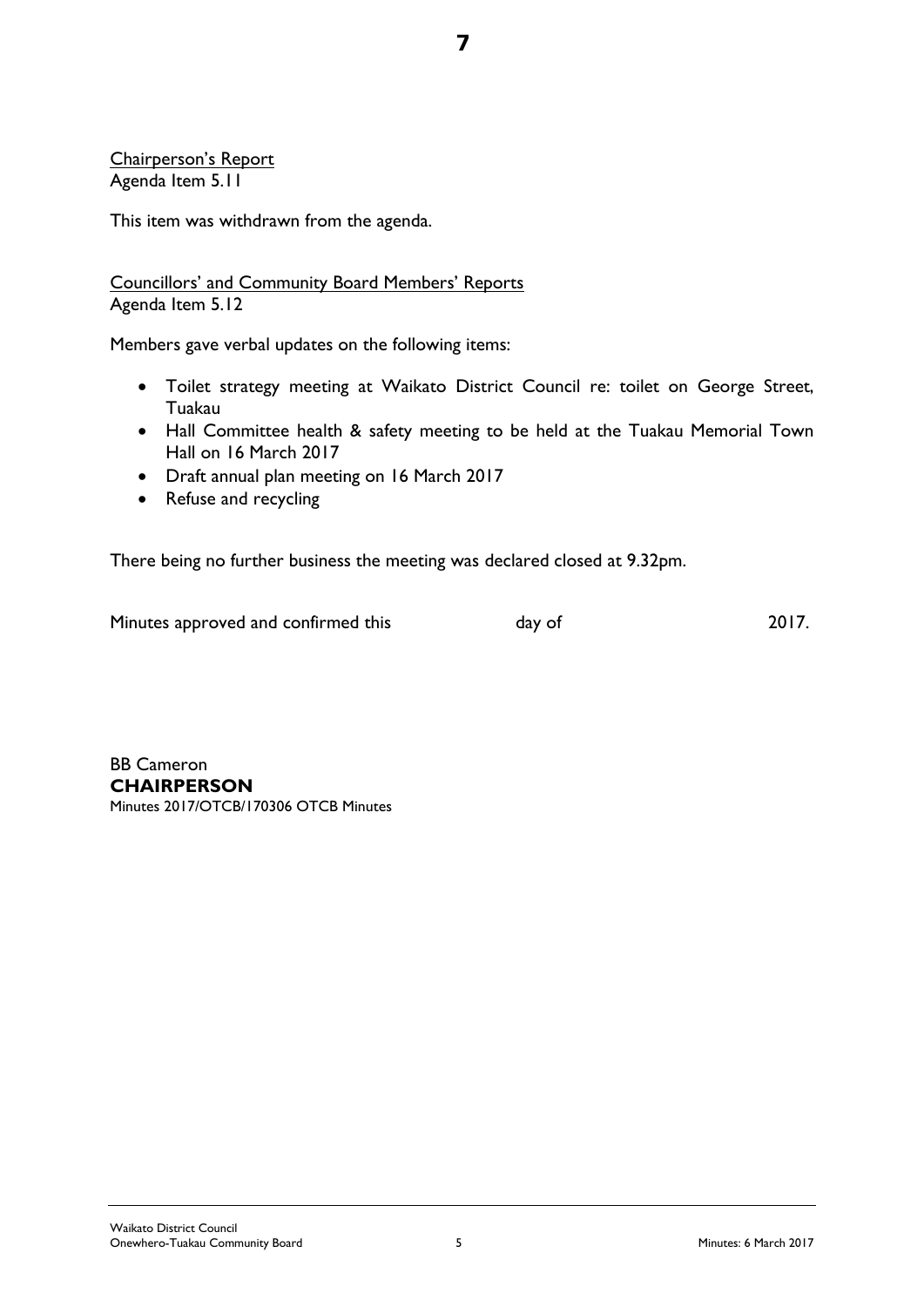

| To                              | Onewhero-Tuakau Community Board            |  |
|---------------------------------|--------------------------------------------|--|
| From                            | Tony Whittaker                             |  |
|                                 | General Manager Strategy & Support         |  |
| <b>Date</b>                     | 22 March 2017                              |  |
| <b>Prepared by</b>              | Juliene Calambuhay                         |  |
|                                 | Management Accountant                      |  |
| <b>Chief Executive Approved</b> | Y                                          |  |
| <b>Reference/Doc Set #</b>      | GOV0514 / 1697680                          |  |
| <b>Report Title</b>             | Discretionary Fund Report to 22 March 2017 |  |

## **1. EXECUTIVE SUMMARY**

To update the Board on the Discretionary Fund Report to 22 March 2017.

## **2. RECOMMENDATION**

**THAT the report from the General Manager Strategy & Support be received.**

## **3. ATTACHMENTS**

Discretionary Fund Report to 22 March 2017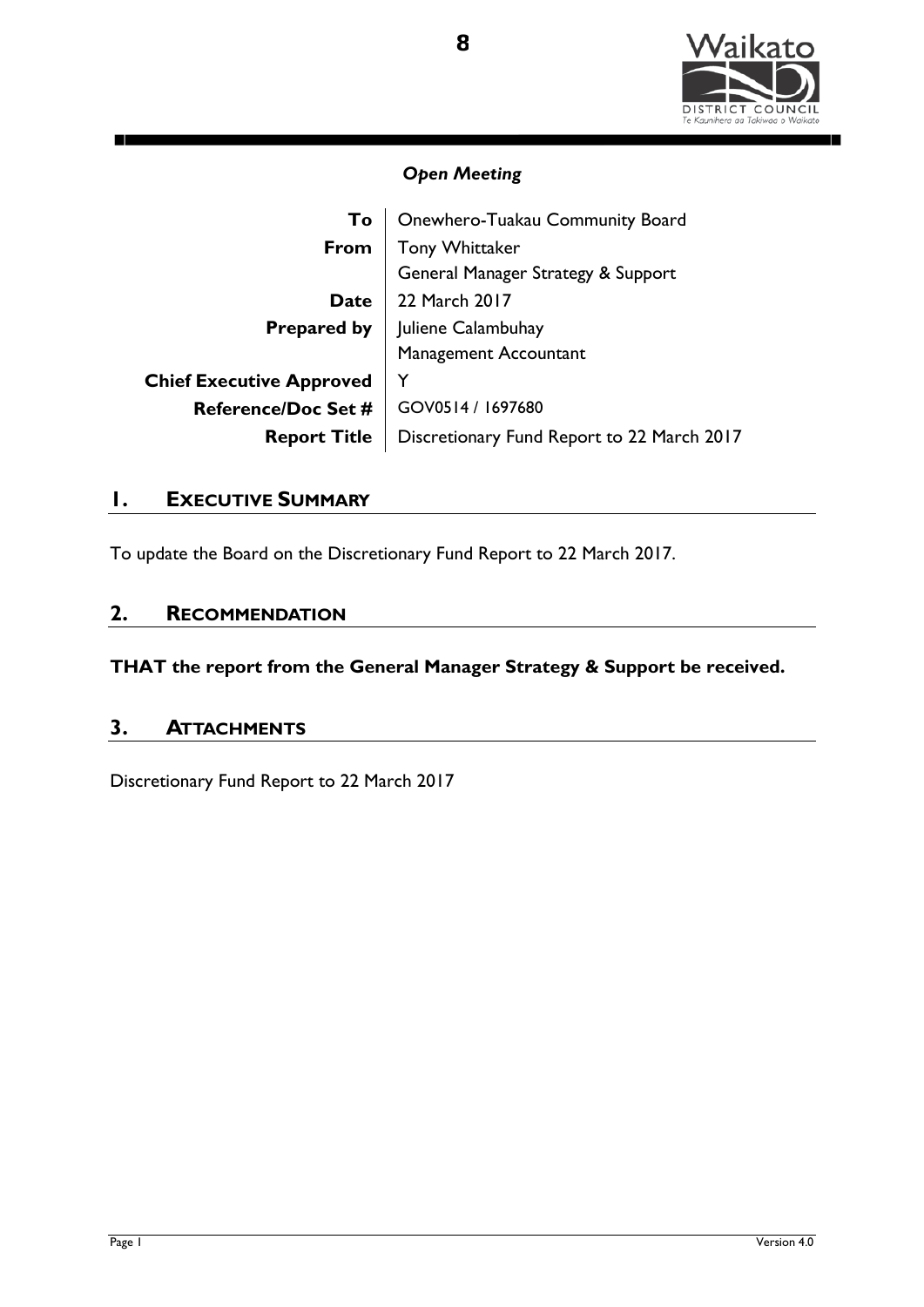**9**

# **ONEWHERO TUAKAU COMMUNITY BOARD DISCRETIONARY FUND 2016/2017**

|                          |                                                                                                                                   | <b>GL</b> | 1.215.1704      |
|--------------------------|-----------------------------------------------------------------------------------------------------------------------------------|-----------|-----------------|
| 2016/17 Annual Plan      |                                                                                                                                   |           | 28,878.00       |
| 2015/16 Carry forward    |                                                                                                                                   |           | 30,656.00       |
|                          | <b>Total Funding</b>                                                                                                              |           | 59,534.00       |
|                          |                                                                                                                                   |           |                 |
| <b>EXPENDITURE:</b>      |                                                                                                                                   |           |                 |
| $14$ -Jul-16             | Tuakau Community Patrol - cost of upgrading community patrol vehicle                                                              |           | 5,000.00        |
| $15$ -Jul-16             | Glen Murray Community Equestrian Centre - upgrading the access track leading into the<br>club's equestrian grounds                |           | 1,300.00        |
| $31-Aug-16$              | Onewhero Area School - cost of purchasing a defibrillator                                                                         |           | 3,262.00        |
| $31-Aug-16$              | The Laundry of Tuakau - table cloth for ANZAC Day                                                                                 |           | 60.00           |
| $01-Sep-16$              | Tuakau Kindergarten - cost of hosting the Tuakau community duck racing event                                                      |           | 2,546.61        |
| $12-Sep-16$              | Port Waikato Resident and Ratepayers Association - cost of upgrading the security surveillance<br>systems located at Port Waikato |           | 5,000.00        |
| 16-Nov-16                | Tuakau Lions Club - towards cost of Tuakau Community Christmas Parade                                                             |           | 1,000.00        |
| $21-Nov-16$              | Sunset Beach Lifeguard Service Inc. - lifeguard programme over summer of 2016/2017                                                |           | 2,000.00        |
| $01-Nov-16$              | Opuatia Hall Committee - cost of painting the interior of the community hall facility                                             |           | 5,500.00        |
| 17-Nov-16                | Pukekawa Boys & Girls Agricultural Club - upgrade of the project                                                                  |           | 2,875.00        |
| 30-Nov-16                | Tuakau Supervalue - miscellaneous supplies                                                                                        |           | 19.48           |
| 07-Feb-17                | Nikau Café - room hire                                                                                                            |           | 43.48           |
| <b>Total Expenditure</b> |                                                                                                                                   |           | 28,606.57       |
| <b>Total Income</b>      |                                                                                                                                   |           |                 |
| <b>Net Expenditure</b>   |                                                                                                                                   |           | 28,606.57       |
|                          | <b>Net Funding (Excluding commitments)</b>                                                                                        |           | 30,927.43       |
| <b>COMMITMENTS:</b>      |                                                                                                                                   |           |                 |
| $01$ -Jul-15             | Allocated amount to the Chair to purchase misc. items (balance from 30/6/2015)                                                    | 301.81    |                 |
|                          | Less: Expenses                                                                                                                    | 19.48     | 282.33          |
| $01-Sep-14$              | Contribution towards placemaking project<br>(OTCB1409/06/2)                                                                       |           | 6,000.00        |
| 07-Nov-16                | Te Kohanga School - towards maintenance of school pool for community use<br>(OTCB1611/11/6)                                       |           | 410.53          |
| 05-Dec-16                | Anzac Day 2017 commitments<br>(OTCB1612/06)                                                                                       |           | 1,500.00        |
|                          | 05-Dec-16 Port Waikato Community Hall - hall hire<br>(OTCB1612/04)                                                                |           | 135.00          |
| 06-Mar-17                | Port Waikato Yacht & Motor Boat Club - 6 new life jackets<br>(OTCB1703/07)                                                        |           | 614.00          |
| 06-Mar-17                | Accommodation, travel & associated costs for one delegate to NZCB Conference in Methven<br>(OTCB1703/11)                          |           | to be confirmed |
|                          | <b>TOTAL COMMITMENTS</b>                                                                                                          |           | 8,941.86        |
|                          | NET FUNDING REMAINING (Including commitments) as of 22 March 2017                                                                 |           | 21,985.57       |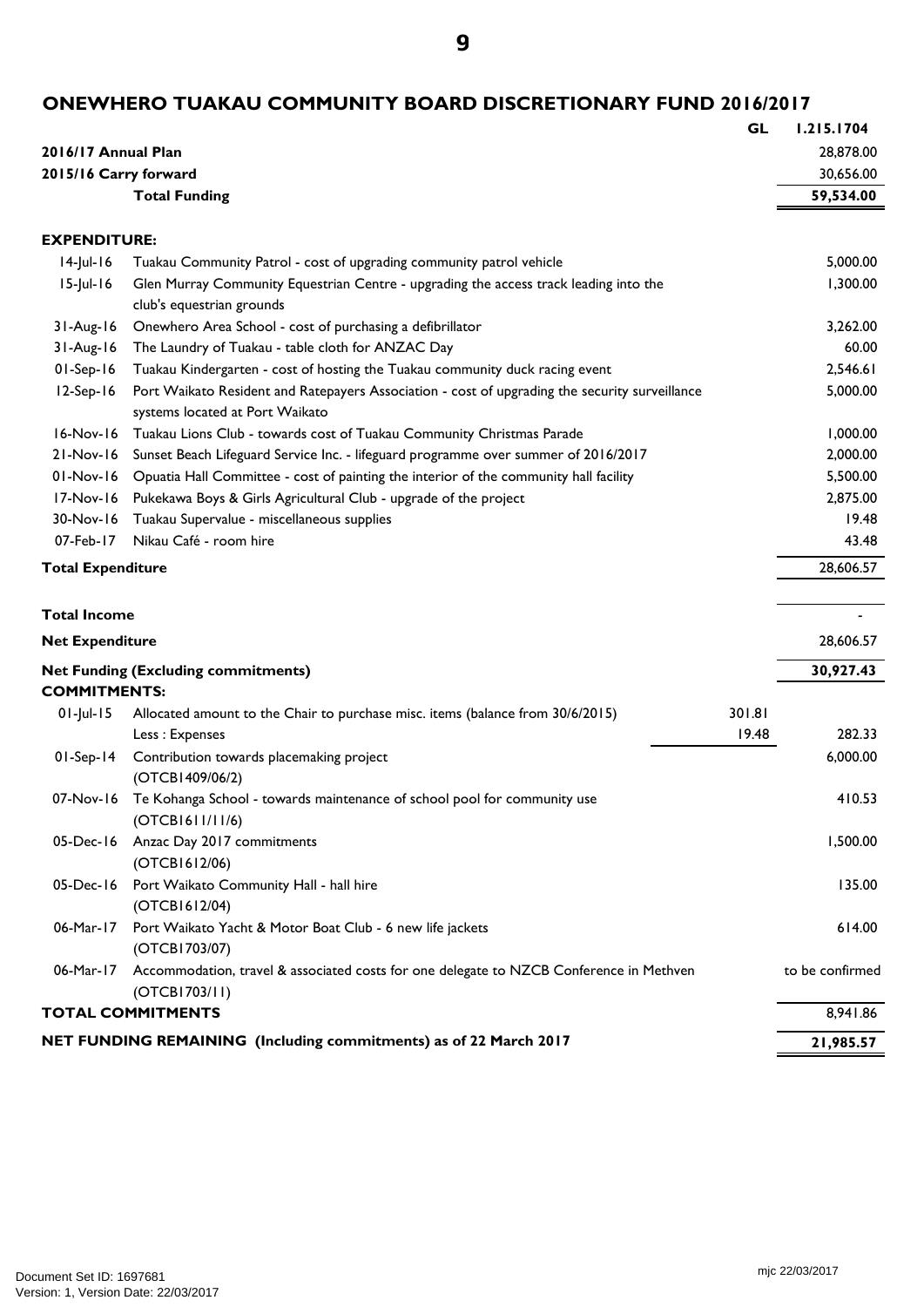

| To                              | Onewhero-Tuakau Community Board             |
|---------------------------------|---------------------------------------------|
|                                 | <b>From</b> $\vert$ Gavin lon               |
|                                 | <b>Chief Executive</b>                      |
|                                 | Date 22 March 2017                          |
| <b>Chief Executive Approved</b> |                                             |
| Reference/Doc Set #   1700499   |                                             |
|                                 | <b>Report Title</b>   Works & Issues Report |

## **1. EXECUTIVE SUMMARY**

n١

To update the Board and provide information on works and issues raised at previous meetings.

## **2. RECOMMENDATION**

### **THAT the report from the Chief Executive be received.**

| Ι. | Residential Area -<br><b>Industrial Area</b> | <b>Strategy</b><br>&<br>Support | Could we please clarify what the<br>buffer zone is. The Community<br>Board would like clarity around the<br>impact of the buffer zone on the<br>industrial zone. Is this a PC16 issue<br>or a District Plan issue?<br>A 250 metre buffer between the business<br>zone / Tuakau industrial zone, and the<br>new residential zone is proposed based<br>on expert opinion. Various submissions<br>have been lodged on this topic which will<br>be considered the hearing process, which<br>will finally be determined by the hearing<br>panel. |
|----|----------------------------------------------|---------------------------------|---------------------------------------------------------------------------------------------------------------------------------------------------------------------------------------------------------------------------------------------------------------------------------------------------------------------------------------------------------------------------------------------------------------------------------------------------------------------------------------------------------------------------------------------|
| 2. | <b>Discretionary Fund</b>                    | <b>Strategy</b><br>&<br>Support | The reference to Anzac Day should<br>be 2017 not 2016 (OTCB 1612/16)<br>The Discretionary Fund report was<br>amended to reflect the correct date for<br><b>ANZAC Day commitments in March.</b>                                                                                                                                                                                                                                                                                                                                              |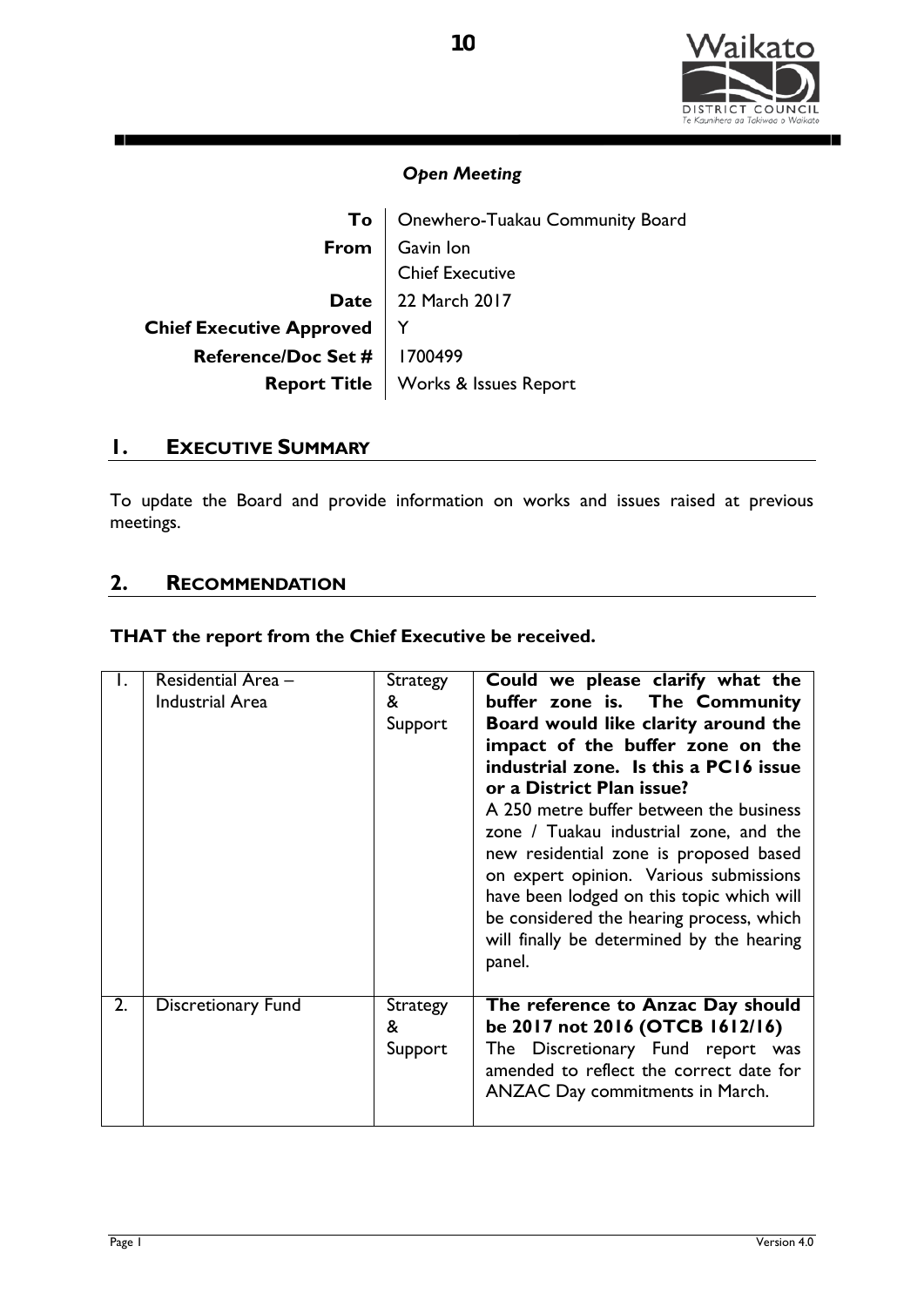| $\overline{3}$ . | Positioning of new toilets<br>in Tuakau                                                                      | Service<br>Delivery        | Site plan provided to the Board - staff to<br>working<br>with<br>continue<br>the<br><b>Board</b><br>representative<br>regards<br>the<br>in<br>to<br>placement, type and requirements for the<br>toilet.                                                                                                                                                                                                                                                                                                                                                       |
|------------------|--------------------------------------------------------------------------------------------------------------|----------------------------|---------------------------------------------------------------------------------------------------------------------------------------------------------------------------------------------------------------------------------------------------------------------------------------------------------------------------------------------------------------------------------------------------------------------------------------------------------------------------------------------------------------------------------------------------------------|
| $\overline{4}$ . | Progress on Highway 22<br>upgrade/repair between<br>McCutchan Road and<br>Waikaretu Valley Road<br>junction. | Service<br>Delivery        | Repair has been completed.                                                                                                                                                                                                                                                                                                                                                                                                                                                                                                                                    |
| 5.               | <b>Forward Works</b><br>Programme                                                                            | <b>Service</b><br>Delivery | The forward works programme can be<br>found at:<br><b>Programme Delivery</b><br>Projects https://www.google.com/maps/d/<br>viewer?mid=17xLvEAyHNRli6vhkxKelLc<br>5z6IE&II=-<br>37.533917736799545%2C175.099396850<br>$000068z = 10$<br><b>Roading Projects</b><br>https://www.google.com/maps/d/viewer?<br>mid=1 Z3x2rVXNQzUqxQVxInDvsfXep<br>$8&1 = -$<br>37.51860014399512%2C175.1009555000<br>$00058z = 9$<br>Please note that the web link is updated<br>as projects progress.                                                                            |
| 6.               | Dog Run Areas<br><b>Tuakau Centennial Park</b>                                                               | Custome<br>r Support       | Have there been any complaints<br>about the use of Centennial Park as<br>a dog run area? What would it take<br>to review the bylaw?<br>We have not received any complaints in<br>relation to this park being used as an off<br>lead exercise area but have received a lot<br>of feedback from dog owners since<br>discussions began in relation to the<br>removal of signs.<br>Based on this feedback, we will be doing<br>consultation with the community in this<br>area to determine if it is appropriate to<br>reinstate it as an off lead exercise area. |
| 7.               | <b>Bus Route</b>                                                                                             |                            | Staff to follow up with the Community<br>Board Chair, Waikato Regional Council<br>and Auckland Transport and report to<br>May meeting.                                                                                                                                                                                                                                                                                                                                                                                                                        |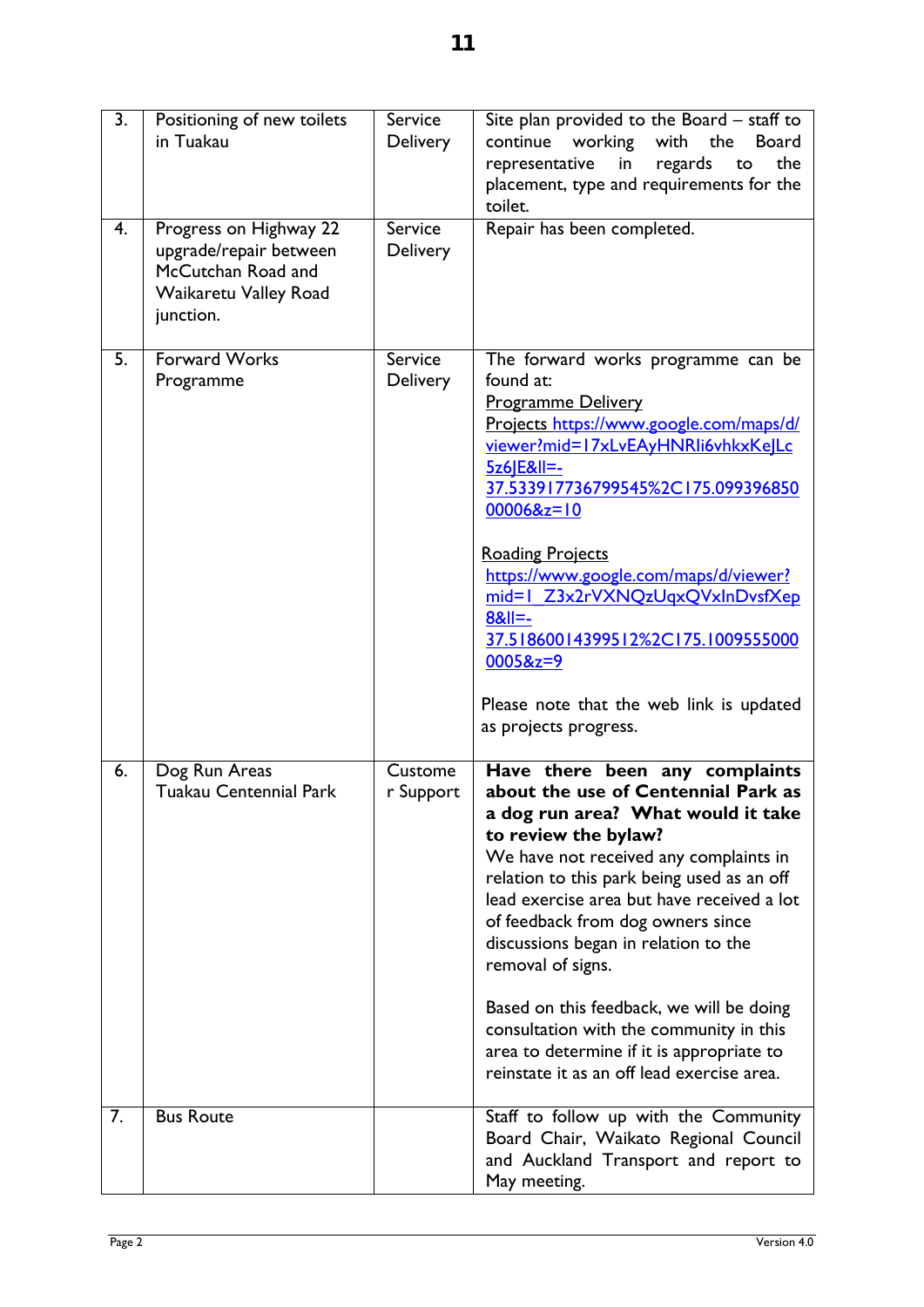**12**

# **3. ATTACHMENTS**

Nil